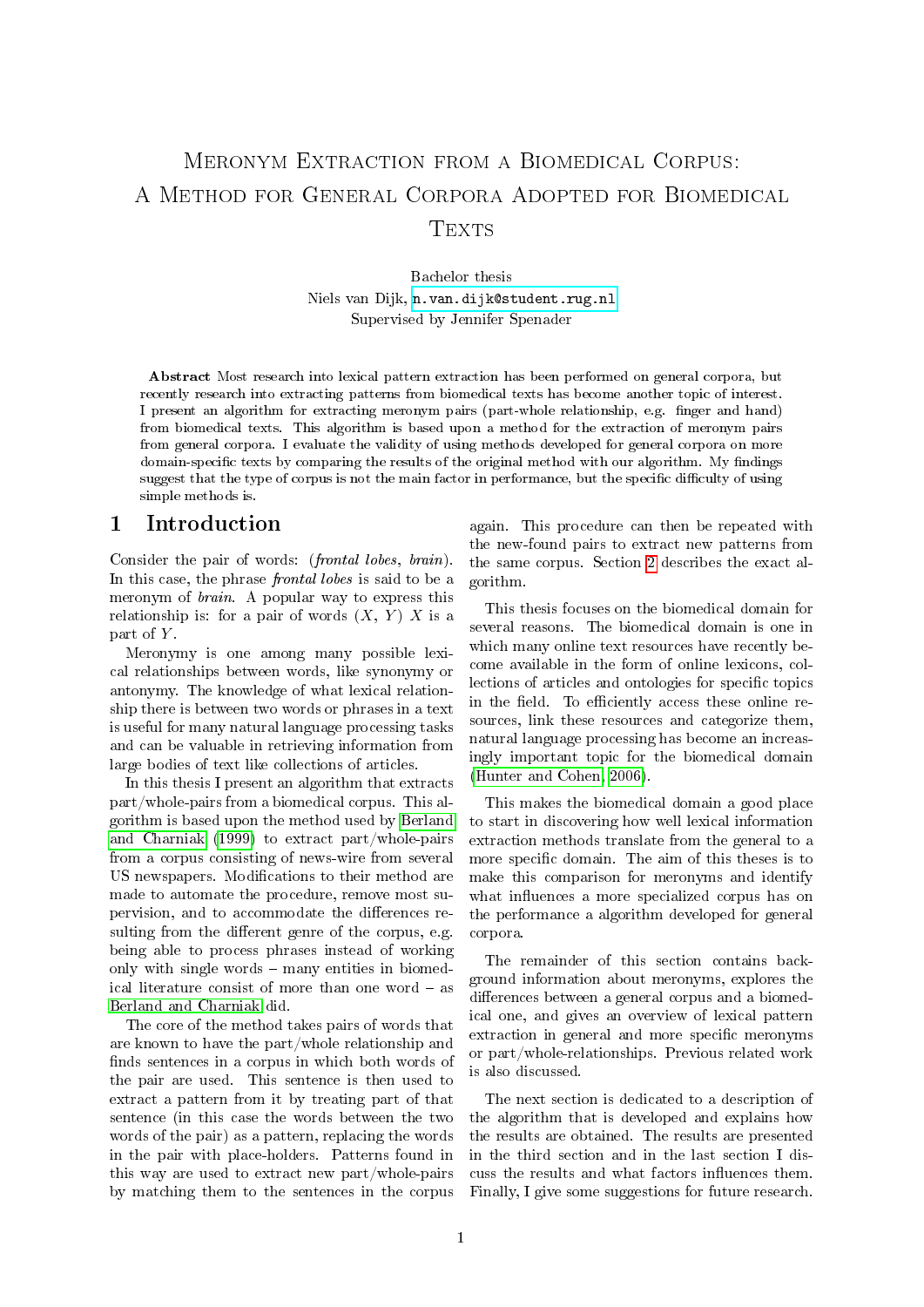#### 1.1 Meronymy and previous work

Meronymy is often denoted as the part-of relationship. This relation could be expressed by an object physically being part of another object  $-$  (leg,  $human$ ) – but more abstract objects are also pos-sible. For example, [Winston et al.](#page-11-2) [\(1987\)](#page-11-2) defines meronymy as a complex relationship, actually consisting of 6 sub-relationships. Among these the relation between an object and the material it is made of (plastic, bucket), a portion of a mass (second, hour), or even a feature of an activity like (chew $ing, \; \textit{eating}$  are all defined. Most research on extracting meronyms from a corpus makes no use of this subdivision in six different relationships.

My algorithm is based on the method of [Berland](#page-11-0) [and Charniak](#page-11-0) [\(1999\)](#page-11-0), which in turn is adapted from a method introduced by [Hearst](#page-11-3) [\(1992\)](#page-11-3). [Hearst](#page-11-3) provided the general scheme for the kind of extraction that is used in my algorithm, which is meant as a general method, not specifically for meronyms:

- 1. Identify a number of 'seeds' (pairs of words that have the relation that is being extracted) and find sentences in a corpus in which both words of a pair are used.
- 2. Generalize this sentence to a pattern, replacing the words from the seed with place-holders.
- 3. Match these patterns to sentences in the corpus, returning the words that take the place of the place-holders.
- 4. Treat these returned words as a new pair, expressing the relation sought after.

The pairs found in step 4 can be used to take the place of the seeds that were manually identified in step 1, finding more patterns and pairs by repeating the procedure. To illustrate this procedure consider the following example:

- 1. Consider the pair  $(tire, car)$ , in which tire is a meronym of car. We search the corpus for a sentence containing the seed pair, e.g. : The gun fires three shots at the car's rear tire..
- 2. We generalize this as a pattern to the the found words in the seed pair and the text between them. If we replace the words in our seed with place-holders, this gives: <WHOLE>'s rear <PART>.
- 3. Part of another sentence in the corpus is: a car blocking the restaurant's rear door., which matches the created pattern. On the position of the place-holders are: restaurant for  $\langle$ WHOLE> and *door* for  $\langle$ PART>.
- 4. We end up with a new pair expressing the meronymy relation: (door, restaurant).

[Hearst](#page-11-3)[1](#page-1-0) tested her method by applying it to an 8,600,000 word corpus once and matching the results with the lexical database WordNet [\(Fellbaum,](#page-11-4) [1998\)](#page-11-4). She reported that in this preliminary experiment good results were achieved for hyponymy (the relation between a member of a class and its class, or the is a relationship), but failed to apply the method with success to meronymy, observing that patterns found for meronymy do not tend to uniquely identify it, but can describe other relations as well.

Another observation of [Hearst](#page-11-3) pertaining to this research is the challenge in the generalization of modifiers in patterns in the (bio)medical domain. She states that while in general corpora these modifiers can commonly be generalized or omitted, in the biomedical domain they should be preserved.

[Berland and Charniak](#page-11-0) [\(1999\)](#page-11-0) decided on a mod-ification of [Hearst](#page-11-3) her approach that presumably<sup>[2](#page-1-1)</sup> performed better on extracting part/whole pairs. Instead of finding pairs that consist of a new part and a new whole, they decided on finding parts for 6 different wholes.

They selected patterns following [Hearst](#page-11-3) by using pairs that express the part/whole relationship and find sentences in which both words of the pair occur. From a list of five patterns constructed by themselves, they chose the two that performed best in a preliminary experiment. Of note is that both patterns used are very generic (high recall, low precision).

They ran these patterns over the LDC North American News Corpus (100,000,000 words) tagged with part of speech (POS) information, but instead of using a place-holder for for the position of the whole, substituted the wholes they were finding parts for. Possible parts were restricted to single nouns, but the patterns made no distinction between singular or plural forms.

The last step of their method consisted of ordering the list of found parts (from high probability that a found part is a real part to a low one). For this ordering they used an advanced statistical method, which they name as a likely reason for their improvement upon [Hearst](#page-11-3) her results. They report 70% accuracy for the top 20 and 55% on the top 50 words. Evaluation of the found pairs was done by majority vote of five informants.

In their error analysis they find no single cause for the errors, observing that POS-tagger mistakes, ambiguous patterns  $-$  patterns representing not only meronymy  $-$  and sparse data contributed most to the mistakes.

One of the more successful approaches so far in

<span id="page-1-0"></span> $1$ Note that [Hearst](#page-11-3) did not explicitly used seeds, but gave several options how to "gather a list of terms for which [the lexical relation of interest] is known to hold".

<span id="page-1-1"></span><sup>&</sup>lt;sup>2</sup>[Hearst](#page-11-3) gives no actual score, so direct comparison is not possible.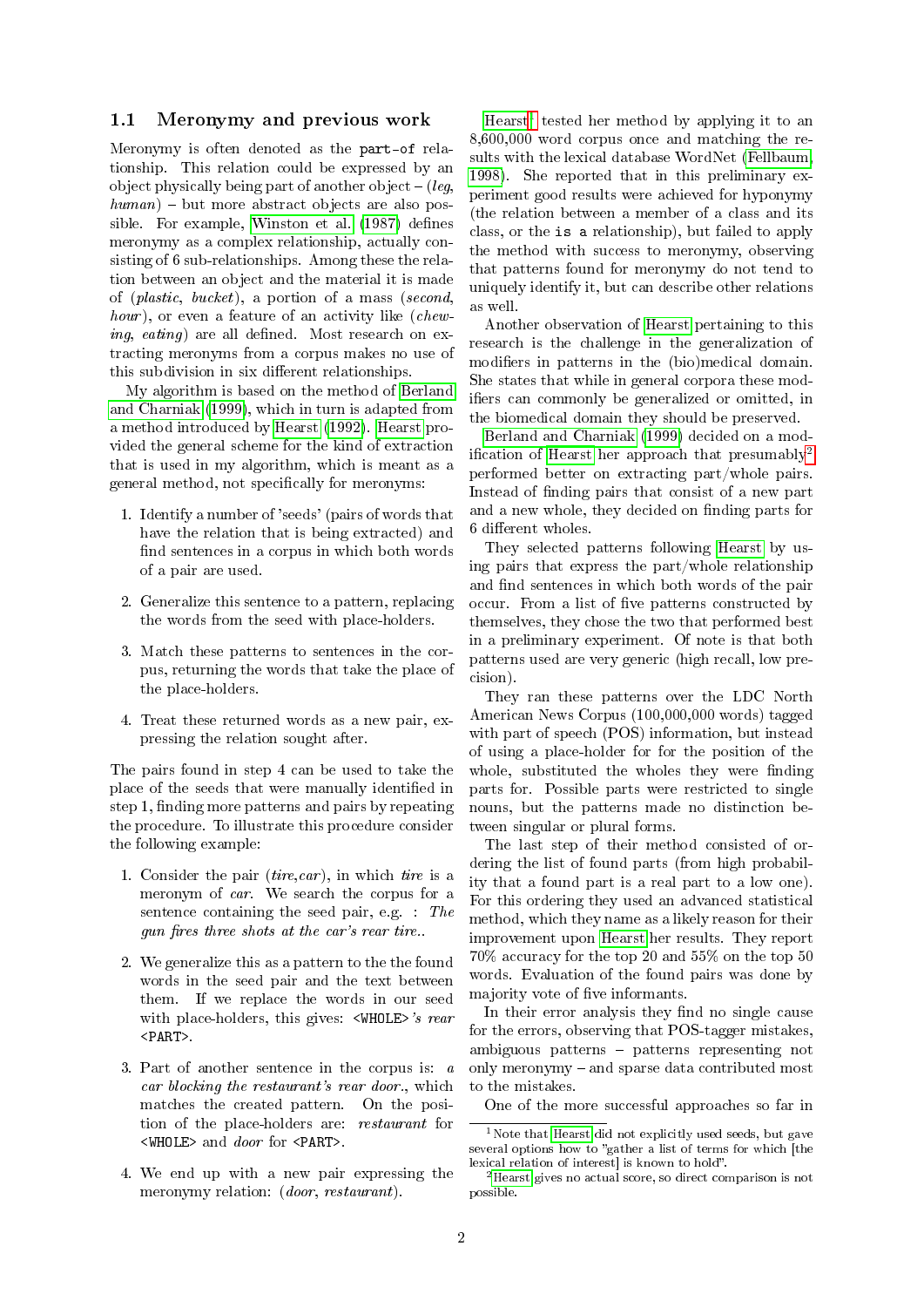the extraction of part/whole pairs (among pairs expressing other relations, like hyponymy and succession) has been described by [Girju et al.](#page-11-5) [\(2006\)](#page-11-5). They also based their method for identifying pat-terns on [Hearst,](#page-11-3) but it differs from previous work by taking into account the several different relations described by [Winston et al.](#page-11-2) referred to earlier. They do not create different patterns for the different sub-categories, but place constraints upon the nature of of the words of a pair for patterns, e.g. a pattern might only be applicable to words denote an abstract concept.

Their approach relies heavily on supervision: manual annotation of the training corpora, manual pruning/selection of good patterns. They use WordNet not only to acquire part/whole pairs to use as seeds, but also the information about what the words denote, like the example given before: words could be classified as abstractions, entities, states, psychological features and others.

The extra information used make it possible for [Girju et al.](#page-11-5) to use generic patterns without losing precision: they report good scores (an average precision of 80.95% and recall of 75.91%). Testing was done with two constructed test corpora of each 10,000 words. Successful identification was decided through inter-annotator agreement.

A recurring problem with meronymy is the ambiguity of found patterns: patterns do express the relation of meronymy, but also many other relations, which gives a good recall, but a bad precision. [Girju et al.](#page-11-5) solve the problem of generic patterns by adding more information, but other solutions have been found. [Pantel and Pennacchiotti](#page-11-6) [\(2006\)](#page-11-6) use their Espresso algorithm with success; their method is developed to harvest semantic patterns in general, but performs well on meronyms as they demonstrate.

The Espresso algorithm uses generic patterns (high recall, low precision) to extract pairs that express the desired relation, but rejects incorrect instances if the found pair is not also instantiated by reliable patterns (high precision). This leads to the second innovation in their work: patterns are assigned not a measure of frequency, but one of reliability. To test if an instance extracted by a generic pattern is a feasible candidate to express the relation they are looking for, they use a large corpus (the world wide web in this case) to see if reliable patterns also occurs with the found pair of words. For meronyms [Pantel and Pennacchiotti](#page-11-6) report 80% precision on a corpus of almost 6,000,000 words.

[Pantel and Pennacchiotti'](#page-11-6)s method of deciding the reliability of pattern deserves a special mention, as it has influenced the method for pattern reliability in the algorithm described in this thesis. Like [Pantel and Pennacchiotti,](#page-11-6) I use a measure of well candidate patterns have found the seeds used in the algorithm.

As I have described, the above methods all use pairs to start their method, the so-called seeds. [Berland and Charniak](#page-11-0) use 36 manually picked seeds, 6 for each whole they are extracting parts for; [Girju et al.](#page-11-5) use pairs from words expressing the part-whole relationship in WordNet; and [Pantel](#page-11-6) [and Pennacchiotti](#page-11-6) do not specify how they acquire their seeds.

The question is how much influence these seeds have on the performance of the algorithm, especially considering meronymy might consist of 6 subrelationships as described by [Winston et al..](#page-11-2) [Ittoo](#page-11-7) [and Bouma](#page-11-7) [\(2010\)](#page-11-7) make an interesting observation about these seeds. They test the algorithm of [Pan](#page-11-6)[tel and Pennacchiotti](#page-11-6) with a set of heterogeneous seeds (a mix of seeds expressing all 6 sub-relations of meronyms identified by [Winston et al.\)](#page-11-2) and a set with all seeds expressing the same sub-relation.

[Ittoo and Bouma](#page-11-7) [\(2010\)](#page-11-7)'s findings indicate that the homogeneous set does not exclusively let the algorithm find part-whole pairs from the particular relationship expressed and that the heterogeneous set tends to converge to one of the sub-relations of meronymy and confirm that the choice of seeds influences the output much. Their advice is to use seeds from a single category concerning part-whole extraction.

While some research has focused on more specialized corpora instead of general corpora, [Roberts](#page-11-8) [\(2005\)](#page-11-8) is to our knowledge the only one describing a method for extracting part-whole pairs from biomedical resources. Again his method is based upon [Hearst,](#page-11-3) but fully automated and iterative.

[Roberts](#page-11-8) reports good results: a recall of 73% and a precision of  $58\%$ , but uses a corpus that is "highly regularized and, unusually rich in meronyms" (page 54 in [\(Roberts, 2005\)](#page-11-8)), consisting of biomedical lexicons and ontologies.

Another effort to extract part-whole pairs from a more specialized domain is from [Ittoo et al.](#page-11-9) [\(2010\)](#page-11-9). In this case the patterns were learned from a general corpus (the English Wikipedia in this case) and then applied to the more specialized corpora, both textual corporate databases. With a precision of 81% the algorithm performance is comparable with the other more recent work described earlier.

The last issue I want to mention is that pertaining to the differences between general corpora and more specialized ones, especially biomedical corpora. Not much work is published indicating explicit differences, but [Ittoo et al.](#page-11-9) [\(2010\)](#page-11-9) have tried a method based on [Pantel and Pennacchiotti](#page-11-6) their Espresso algorithm to measure performance on more specialized corpora.

Their results indicate that this general method works well on more specialized corpora (in this case 143,255 textual narratives of customer complaints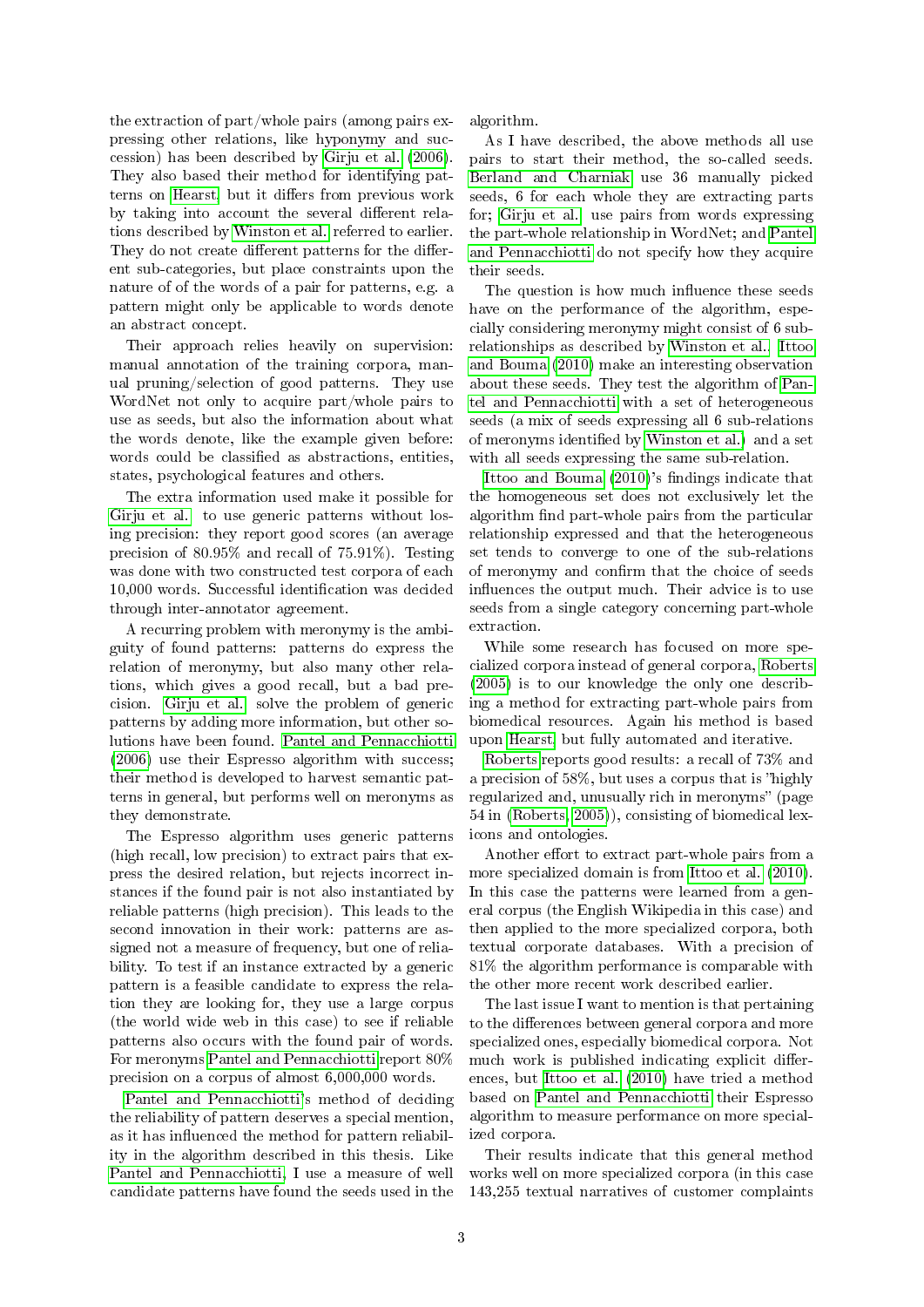and repair actions): an overall precision of 81%. Of note is that the extraction of the patterns was done on another, general corpus, namely the English Wikipedia.

An observation more relevant to specifically the biomedical domain is that the many abbreviations and synonyms often make natural language processing tasks more complicated [\(Aronson, 2001\)](#page-11-10). Another attribute of biomedical texts is that the phrases of interest (in this case possible meronyms) often have modifiers that cannot be dismissed as in other corpora [\(Hearst, 1992\)](#page-11-3).

The goal in this thesis is to adapt the methods generally used on general corpora to work on a biomedical corpus. The identification of our patterns is based on the general method [Hearst](#page-11-3) introduced for and incorporate it into an algorithm that is iterative and unsupervised, much like the method [Pantel and Pennacchiotti](#page-11-6) present. The algorithm will output an ordered list of possible part/whole pairs given a corpus and a number of examples of meronymy (the seeds).

The method differs from an automated version of [Berland and Charniak](#page-11-0) in that this method is not limited to certain wholes and that it allows for noun phrases, which given the nature the used corpus is a requirement. The creation and selecting of the patterns to use is fully automated, like with [Roberts,](#page-11-8) but the corpus used consists of articles rather than lexicons and ontologies. Even though [Girju et al.](#page-11-5) report a good performance, the goal is an automatized and low-cost algorithm, not an heavily supervised one.

Next to performance the interest is mainly in the implications of using a method used on general corpora on a specialized corpus, how do the differences influence the performance. We test different ways of ordering the pairs.

# <span id="page-3-0"></span>2 Methods

# 2.1 Corpus

The corpus used to extract part/whole pairs from is the BioMed Central's open access full-text corpus[3](#page-3-1) , consisting of 99878 articles of biomedical research. Some preprocessing is necessary, mainly adding part of speech information, for which Med-Post<sup>[4](#page-3-2)</sup> was used [\(Smith et al., 2004\)](#page-11-11), which is specialized in POS-tagging of biomedical text. But also the deletion of functional code that links to figures, tables, etcetera.

The choice to only add part of speech information is motivated by the desire to keep the algorithm

as broadly applicable as possible. POS-tagging is cheap computationally speaking and adds useful information to generalize the patterns and identify the pair- and whole noun phrases the algorithm extracts. The availability of high quality POS-taggers that work on natural language texts facilitates this matter.

After preprocessing the corpus consisted of 92, 763, 401 words (including interpunction and numbers) spread over 4, 525, 911 lines, with on each line one sentence. Some anomalies surfaced during execution of the algorithm, like long uninterrupted sequences of numbers, which the algorithm disregarded.

# 2.2 Seeds

The algorithm is dependant on seeds  $-$  pairs of words expressing the part-whole relationship  $-$  to find the right patterns. The choice of the seeds is the only part of the algorithm that is done manually. The literature did not suggest what pairs would yield good results, as the only research that also extracted meronyms used an alternative way to generate good patterns or did not mention the seeds used.

From the research of [Pantel and Pennacchiotti](#page-11-6) and [Ittoo et al.](#page-11-9) it becomes clear that the choice of seeds play an important role; it influences what kind of relationships the algorithm will find [\(Ittoo](#page-11-9) [et al., 2010\)](#page-11-9) and the seeds will play a crucial role in the quality of the patterns extracted and in turn the pairs extracted by those patterns.

I have chosen to pick the seeds manually; the lack of research on this specific topic made it difficult to pick the seeds in a more principled way. Preliminary experiments with the algorithm were used to identify seeds that were sufficiently represented in the corpus and expressed the meronymy relationship well.

The research of [Ittoo et al.](#page-11-9) recommends using a set of seeds representing the same form of meronymy over a mixed set where different subrelations of meronymy are represented. I chose to this recommendation and used seeds which are from the  $-$  probably most straightforward  $-$  relationship that represents a component and the object it belongs to [\(Winston et al.](#page-11-2) [\(1987\)](#page-11-2) calls this the COMPONENT-INTEGRAL OBJECT relationship). The seeds I use are listed in table [1.](#page-4-0)

# 2.3 Implementation

Due to the size of the corpus and data generated the algorithm is implemented in C++ to keep the time needed to run the algorithm needs low. To further decrease running time I used string matching instead of regular expressions, which gives a very significant performance increase.

<span id="page-3-1"></span> $^3$ [http://www.biomedcentral.com/info/about/](http://www.biomedcentral.com/info/about/datamining/) [datamining/](http://www.biomedcentral.com/info/about/datamining/)

<span id="page-3-2"></span><sup>4</sup>[http://www.ncbi.nlm.nih.gov/staff/lsmith/](http://www.ncbi.nlm.nih.gov/staff/lsmith/MedPost.html) [MedPost.html](http://www.ncbi.nlm.nih.gov/staff/lsmith/MedPost.html)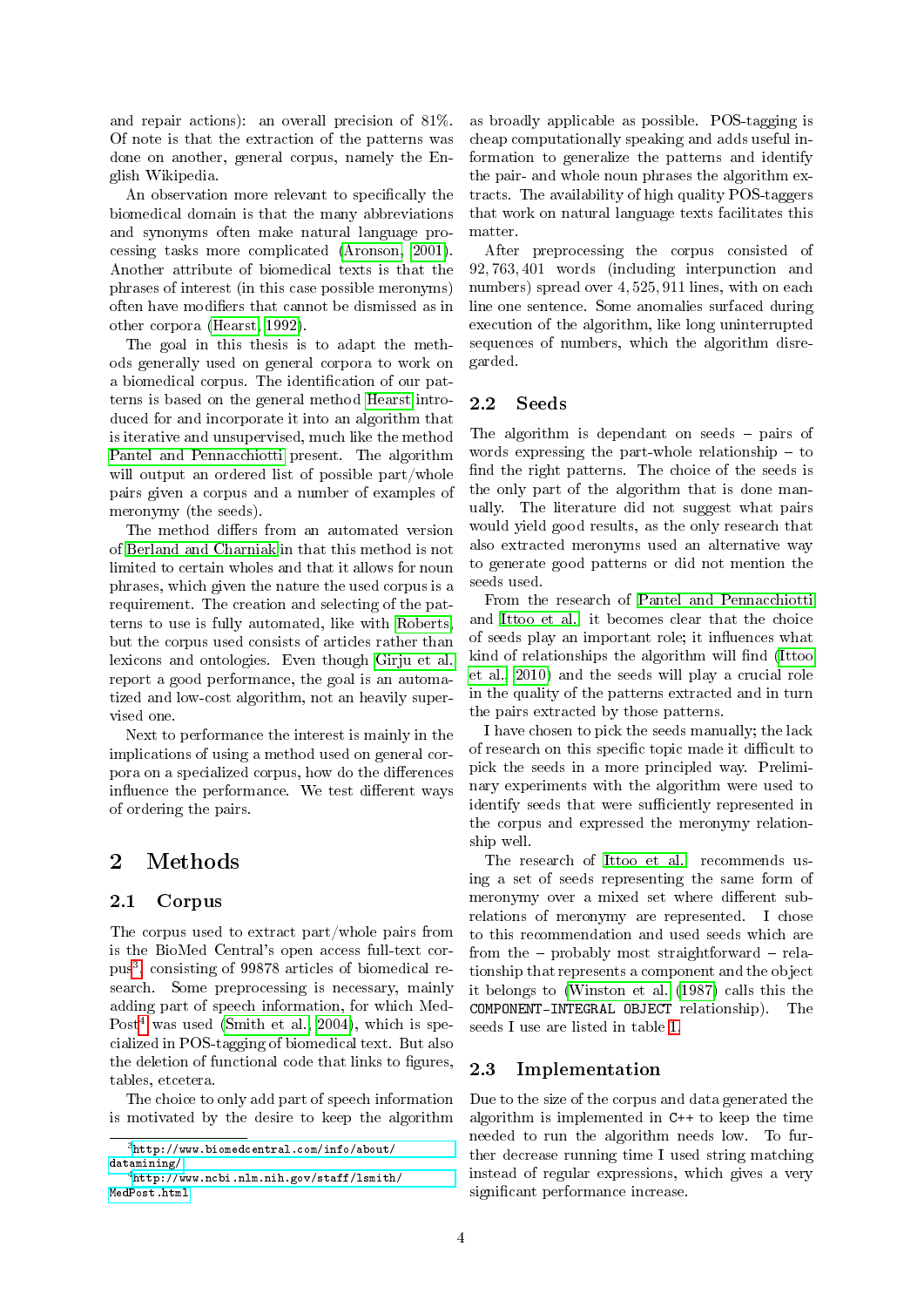<span id="page-4-0"></span>

| Part            | Whole    |  |
|-----------------|----------|--|
| C-terminal ends | proteins |  |
| 3'UTR           | mRNA     |  |
| ribosomes       | cell     |  |
| chromosome      | genome   |  |
| nucleus         | cell     |  |
| cytoplasm       | cell     |  |
| race            | species  |  |
| node            | net work |  |
| node            | tree     |  |
|                 |          |  |

Table 1: This table lists the seeds I have used for the algorithm. The algorithm automatically generates a singular and plural version of all pairs found and the seeds.

#### 2.4 Algorithm outline

The general outline of the algorithm consists of the following steps:

- 1. Take seed pairs and find sentences in which both words of the pair occur. Store the part of the sentence between the two found words as a pattern with place-holders <PART> and <WHOLE> in the appropriate places. Store the part-whole pair with the pattern.
- 2. Evaluate the list with found patterns. Generalize each pattern by removing non-relevant information and then remove all duplicate patterns, retaining what pairs were used in finding the pattern. Sort the list of patterns by a metric describing the quality of the pattern  $(\text{fitness})$ .
- 3. Take the X best patterns and match them with sentences in the corpus. If the pattern applies to a pattern, add the found pair to the list of pairs associated with the pattern.
- 4. Calculate the fitness of the patterns again now that new information is added by finding pairs. Prune patterns that are extremely productive or extremely unproductive.
- 5. Combine all the pairs associated with the found patterns. Remove duplicates (retaining information about how many times the pairs occurred). Prune all pairs that occur only once in the whole corpus and assign a metric to each that represents its quality. Take the best  $X$ pairs.
- 6. Repeat step 1 through 4 with the pairs found in step 4 until no new pairs are found.
- 7. Return a list of pairs that are sorted by the probability the pairs have the part-whole relation.

In the first step of the first iteration, the pairs normally generated in step 4 are replaced by the seeds provided to the algorithm. In selecting the patterns to find pairs with and pairs to find patterns with, the algorithm chooses only patterns and pairs that were not used before; already used patterns would not yield new pairs or patterns and would distort the measuring of their quality.

As the algorithm needs to make a comparison between lists of found pairs, the algorithm will always go through more than one iteration. The second iteration will provide a list of pairs that can be compared to the results from the first iteration.

To decide if a new iteration yields new pairs, I choose not to compare the whole list with pairs, but rather to compare the top 50 of the found pairs and check if this list has changed compared to the previous iteration. The reason for this is that the lists are sorted and if the whole list would be compared, the decision to run another iteration would be made on the grounds of presumably bad pairs, while the interest lies with the good pairs.

It might seem odd to calculate the fitness of the patterns twice. This is done because after finding the pairs we have new information about the behaviour of the patterns in terms of their productivity. As I explain later in this section the fitness of the patterns is also used in assigning the pairs a fitness. The quality of the pattern ranking will influence the quality of the ranking of the pairs.

#### 2.5 Patterns

In the previous subsection I describe how the algorithm takes the text between a pair and a whole and used it as a pattern. This is not without constraints. The length of the sentences might make very specific and non-productive patterns and the assumption of proximity is a reasonable one.

A possible pattern is defined as a part and a whole (not necessarily in that order) with up to three elements between them, but at least two:

#### <PART> Element Element (Element) <WHOLE>

An element, pair, or whole can be a word, a noun phrase (defined as any number of nouns<sup>[5](#page-4-1)</sup> possibly preceded by an adjective). Elements have the added property that they can also be interpunction or the description of a category. This last provides a generalization of the pattern by excluding information that is probably irrelevant, like an exact number instead of that there can be any number. Numbers are always generalized, but I chose not to generalize determiners, observing that patterns to extract part-whole pairs are often quite generic already and productivity of patterns is not a goal.

<span id="page-4-1"></span><sup>5</sup>We follow [Berland and Charniak](#page-11-0) [\(1999\)](#page-11-0) in the use of nouns/noun phrases, though their algorithm only worked with single nouns and not multi-word terms.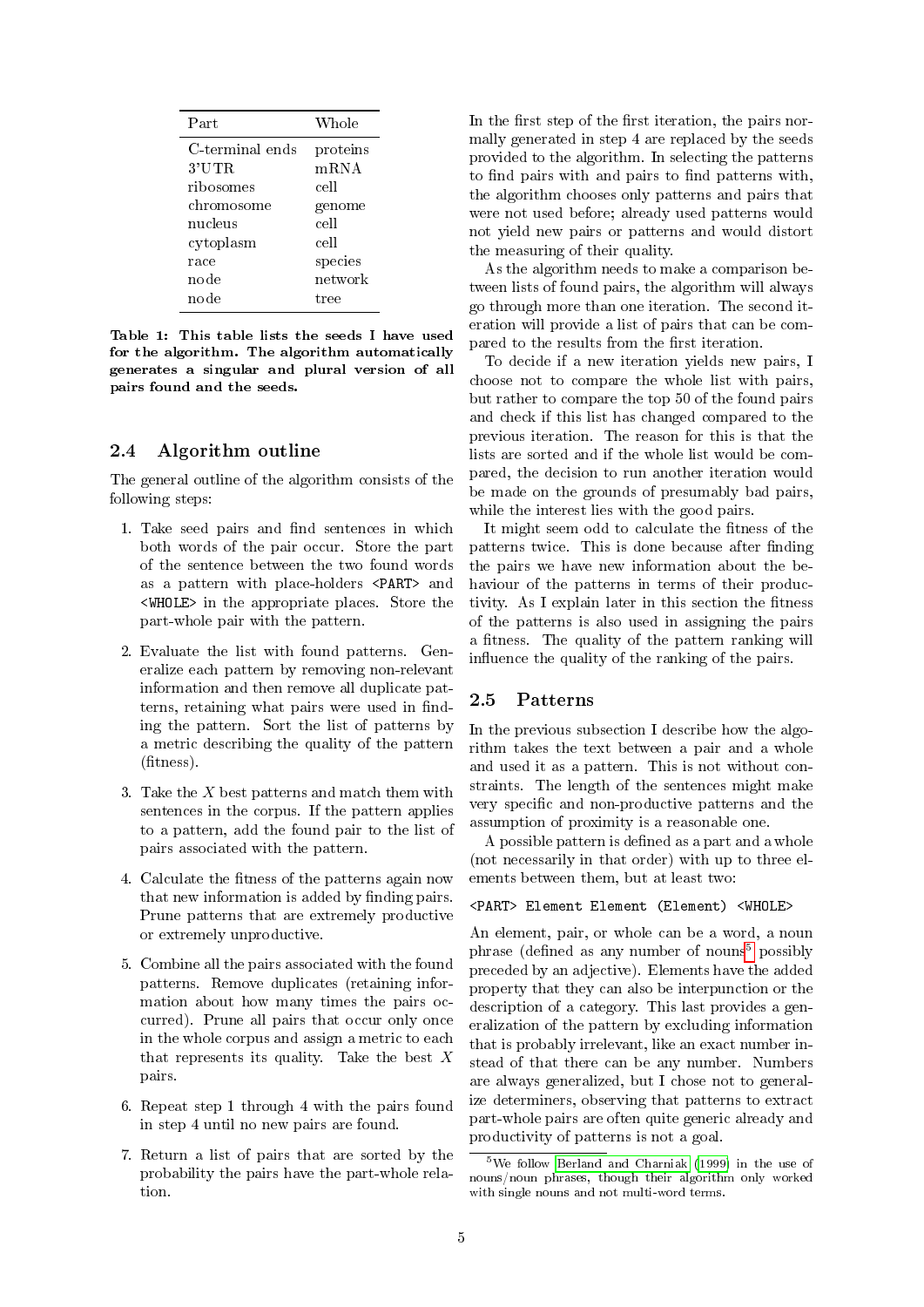About the length of the pattern: some prelimenary testing was done with shorter and longer allowed patterns. Longer patterns never showed up in our testing runs, being dismissed by the algorithm for occuring not often enough. In some tests, shorter patterns were extracted, but influenced the results in a bad way due to being to generic.

No more generalization then this is applied in the patterns. As I described in the introduction, previous research observed that patterns used to identify meronymy are ambiguous and making them less specific might increase this property. Recall that [Pantel and Pennacchiotti](#page-11-6) used reliable patterns (high precision, low recall) to validate instances found by generic ones (low precision, high recall).

Even after removing duplicates the algorithm finds too many patterns to use them all to find new part-whole pairs, and a measure of how well the pattern performs is necessary. Not only to keep the time to execute the algorithm within bounds (by using only the best patterns), but low quality patterns will degrade the performance.

The only information available at the time of the first ranking pertaining to how well the patterns find meronyms, is how well they find the different seeds/found pairs. While each pattern is the direct result of at least one of the presumed part/whole pairs, the measure of how well it finds all the different seeds would indicate it predicts a part-whole relationship:

$$
\text{seed fitness} = \left(1 - \frac{\text{seeds}_{\text{dif}}}{\text{seeds}_{\text{tot}}}\right) * \frac{\text{seeds}_{\text{tot}}}{\text{seeds}_{\text{pos}}}
$$

Here,  $\text{seeds}_{\text{tot}}$  is the total number of seeds found in the pattern; seeds<sub>dif</sub> the number of different seeds; and seeds<sub>nos</sub> the highest possible number of seeds that a pattern has found.

Another property that is desirable for a pattern is how specific it is. A pattern that finds many different pairs (but not necessarily part-whole pairs) but only a few of all of those pairs is probably less useful for the purpose of finding similar words as the pair(s) that created it than a pattern that finds fewer different pairs but a lot of each. The value for this fitness is calculated in an analogous way to the seed fitness.

The measures described above are combined to describe the quality of the pattern and patterns are ranked accordingly. In this thesis I chose to treat meronymy as a simple relation and not the complex relation described in section 1. This assumption underlies both factors that decide the quality of a pattern, but in lieu of more information serves better than no ranking.

The extremities of over- or under-production are weeded out from the list of found patterns instead of relying only on the fitness measure. Patterns that produce more than 100,000 pairs if searched for in the corpus, or patterns that found only one different pair are removed from the list with found patterns. A last allowance I made is to exclude certain words that are in general very frequent in the corpus, like *table*, *figure*, *method* and others. These words occured so frequently and matched the patterns for meronymy so often, that retaining them made extraction of part/whole pairs impossible.

#### 2.6 Part-whole pairs

Part-whole pairs consist of two noun phrases (again defined as any number of nouns, preceded by an adjective). When searching the corpus for pairs or comparing pairs with each other the grammatical number of the nouns is never taken into account.

I placed some constraints on which nouns or noun phrases are accepted as member of a part/whole pair. Pairs cannot contain special signs or interpunction  $('#', '$ , '%, '%, '(' to give some examples) and have to be longer than 1 letter<sup>[6](#page-5-0)</sup>. I follow [Berland and Charniak](#page-11-0) by omitting words that with suffixes like in '-ity', '-ness' and 'ing', as these often indicate qualities rather than entities.

When searching the corpus for new part-whole pairs using a pattern the filling of the place-holders will be greedy: the longest possible noun-phrase will be assigned to the place-holders in the patterns. This brings the risk of unwanted modifiers, but the presence of many modifiers that are part of the presumed parts and wholes seem to justify this in contrast with omitting them.

As described in algorithm outline, the final step of each iteration aims to keep only the possible partwhole pairs that we deem fit. This step is necessary to keep producing relevant patterns and because it is not feasible to use all pairs in the next iteration.

To create suitable pairs for the next iteration or possibly for output, a list is composed of the pairs each pattern has found. This list is shortened by removing all duplicate pairs, as a pair might of course occur in more than one pattern. The information about how many times the pair was found in a pattern in the corpus is of course retained.

The second step is to assign a measure to each pair representing the probability it expresses the part-whole relation (fitness). This is again a combination of several factors. The first is how many times it is found in the corpus by the patterns. This measure might disregard pairs that are actually part-wholes, but the algorithm needs a fair number of instances of each pair to perform well.

The second measure comes from how many different patterns it occurs in and how well spread it is between the different patterns. For example, a pair

<span id="page-5-0"></span> $6$ These choices were mainly made to exclude anomalies in the corpus.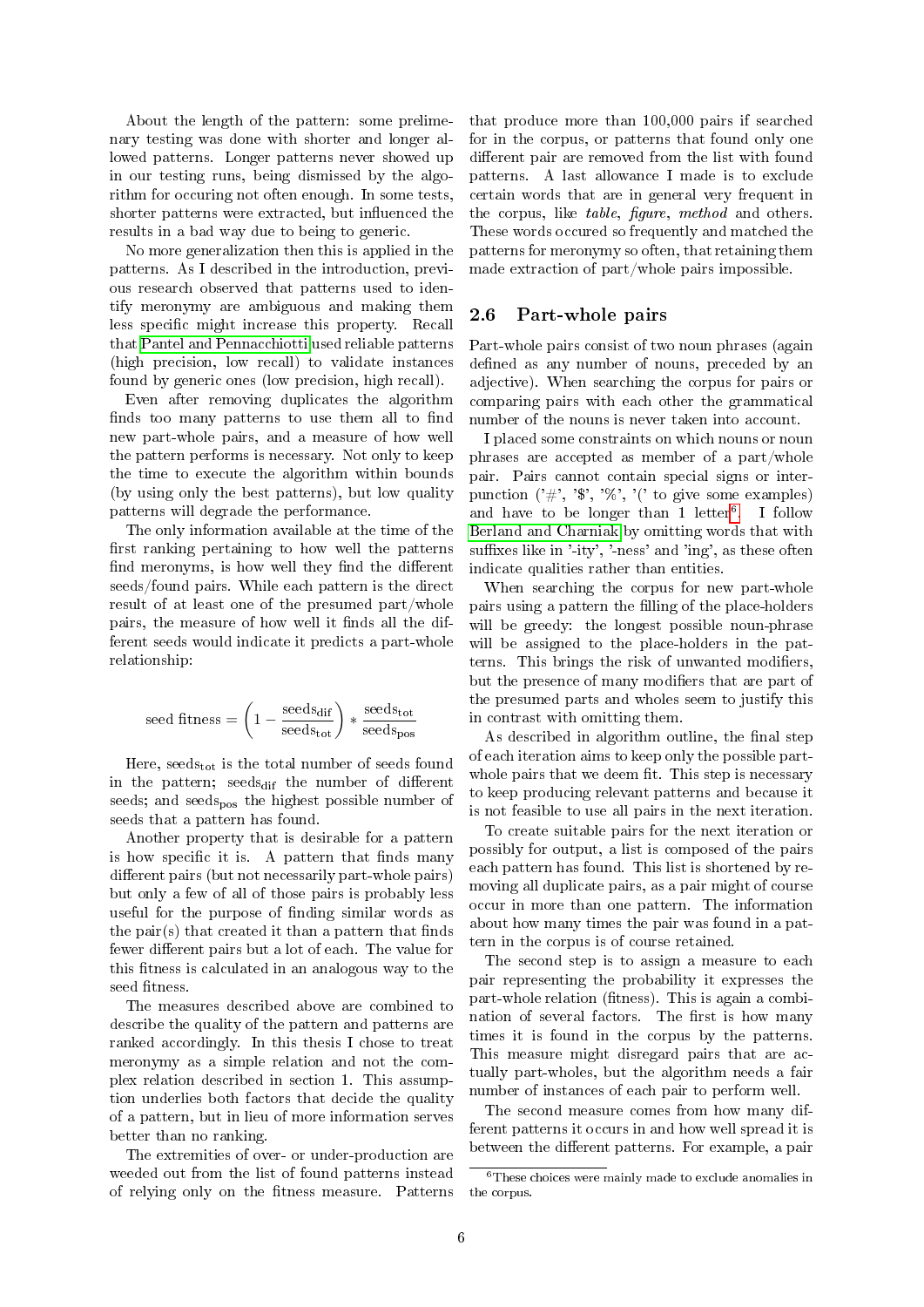gets a better score if it appeared 8 times in each different pattern, than 2 times in one many different patterns and 60 times in one. The idea behind this is that with the ambiguous nature of the patterns the appearance of a pair in several different patterns is a reliable indicator of meronymy. This measure is weighted by the fitness the patterns are assigned. This idea is originally proposed by Jones  $(2002)$ 

#### 2.7 Evaluation

An automated way of testing each of the pairs in our output is not feasible, as systems like WordNet (for general corpora) are not yet easily available for biomedical texts and the smaller efforts that have been done for such systems in the domain are too specialized; one of the goals of this research is to actually to help to improve such systems.

Measuring the performance will be done by manual inspection of the output list by one judge (the author). While the pattern ranking has been decided by preliminary experiments, we will present results of runs with different ways of ranking the pairs (which influences the seeds created for next iterations as well as the output of the algorithm). We run the algorithm 5 times. Recall that the fitness of seeds is a combination of:

- How many different patterns it occurs in and how often.
- Frequency of the pair in the the patterns used.

Each run we assign a weight  $A$  and  $B$  to these 2 measures, with  $A+B=1$ . We variate these weights to go from a situation where only the first measure decides the fitness to a situation where only the second measure decides the fitness in 5 steps.

While not part of the official results, the patterns extracted and used to find new pairs offer insight in the workings of the algorithm and they will be presented in the next section along with the lists of pairs.

# <span id="page-6-1"></span>3 Results

The algorithm was run several times to decide on the best way of ranking the pairs. In the previous section the stopping condition of the algorithm is described as: stop running if the list of top 50 pairs (the pairs that were were most likely to express the meronymy relation) does not change compared with the previous iteration. In every run of the algorithm this resulted in 2 iterations before the algorithm stopped.

The first table with results, table [2](#page-6-0) on page  $7$ , gives an overview of the results with different ways of ranking of the pairs: only how many times a

<span id="page-6-0"></span>

| $Weights \langle 0, 1 \rangle$<br>Accuracy $(\%)$ |      |    |    |    |
|---------------------------------------------------|------|----|----|----|
| $\overline{A}$                                    | R    | 10 | 20 | 50 |
| 0.00                                              | 1.00 | 60 | 35 | 28 |
| 0.25                                              | 0.75 | 60 | 35 | 28 |
| 0.50                                              | 0.50 | 60 | 35 | 24 |
| 0.75                                              | 0.25 | 60 | 35 | 24 |
| 1.00                                              | 0.00 | 30 | 30 | 26 |

Table 2: This table gives an overview of 4 runs of the algorithm, each with different weights for the measures that that make up the value describing the 'fitness' of a pair: which should indicate how likely it is a pair is a part-whole pair. A is the measure of how well it is represented among the different patterns;  $B$  indicates frequency in the corpus. The numbers under  $A$  and  $B$  are the weights that are giving to these values. All values used are normalised to fall in  $< 0.1$  >.

pair occurs, only how well the pair is represented among the different patterns, and a combination of these two measures in several gradations. The table shows that the best results are acquired when the measure of how well the pairs are acquired has the most weight. The run which I use as the definitive run is the second one, with  $A = 0.75$  and  $B = 0.25$ . All following tables give more specific results from that run.  $A$  and  $B$  stand for the the weighting factor: the measure for pair spread and the measure for pair occurrence (remember, both are in  $(0, 1)$ ) are multiplied by  $A$  and  $B$  and then added together. To keep the end result of this also in  $(0, 1)$ , A and B always add up to 1.

Table [3](#page-7-0) on page [8](#page-7-0) gives an overview of the top 50 pairs resulting from the run with the best way of pair ranking (according to the results found in table [2\)](#page-6-0). Pairs that are judged to qualify as partwhole pairs are printed in bold, the ranking is the same as the actual result, as can be observed from the Q score. All patterns used in this run can be found in table [4](#page-8-0) on page [9.](#page-8-0) The last table I present here gives all the seeds used. The seeds listed in table [5](#page-8-1) contains again the seeds presented in the previous section and the newly generated ones.

# 4 Discussion

The list with found pairs makes it clear that the algorithm performs not very well; it reaches an accuracy of 35% for the first 50 pairs, though the score of  $60\%$  for the first 10 pairs is acceptable. The scores from table [2](#page-6-0) indicate that the ranking of pairs has some effect by concentrating most of the positively identified part-whole pairs in the top 10, but the total performance is not enough to contribute to the furthering of online lexical resources in the biomed-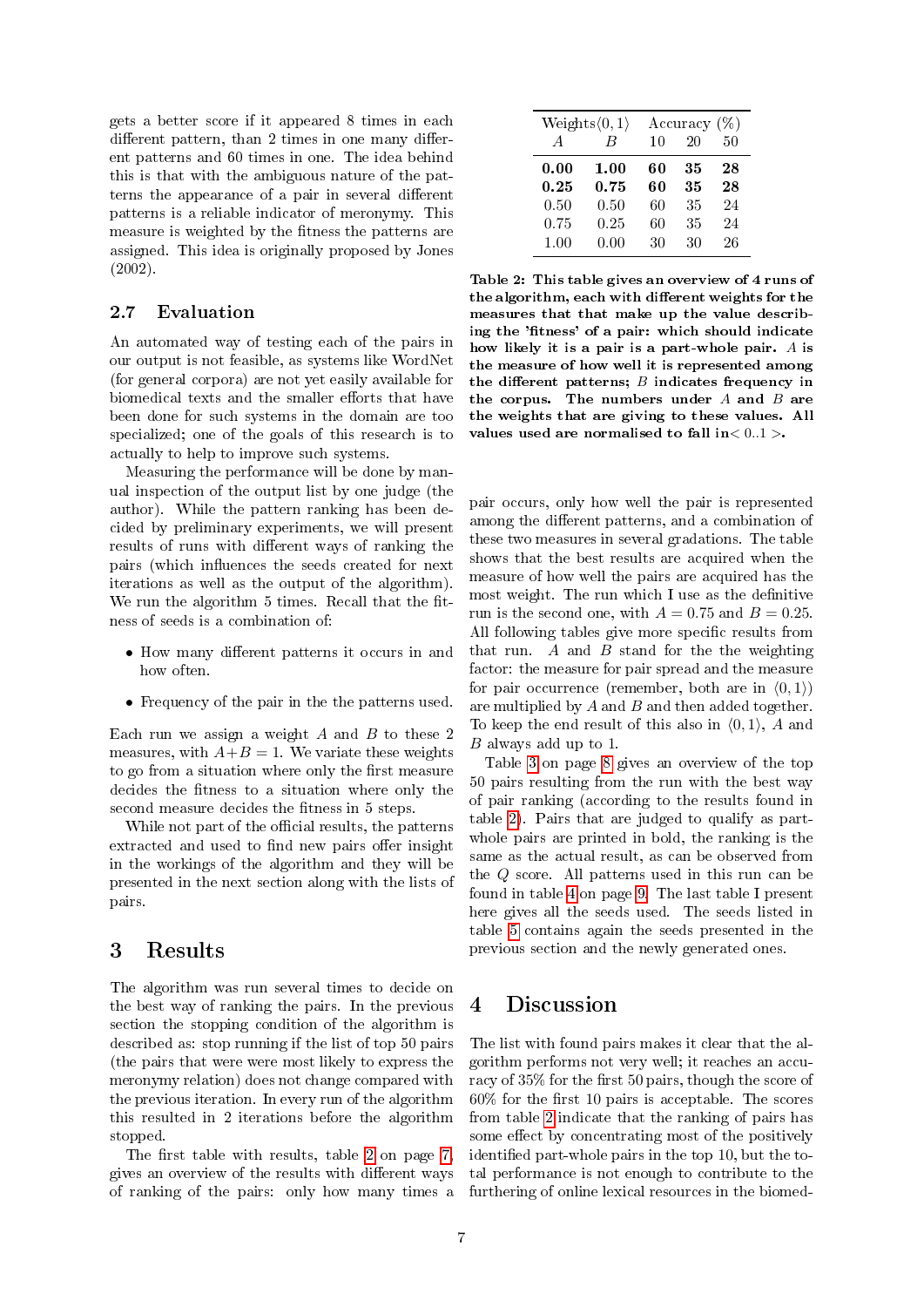<span id="page-7-0"></span>

| Part                        | Whole               | Q        | #      |
|-----------------------------|---------------------|----------|--------|
| gene                        | array               | 0.882    | 153    |
| probe                       | array               | 0.482    | 73     |
| spot                        | array               | 0.474    | 70     |
| gene                        | microarray          | 0.467    | 70     |
| type diabetes               | patient             | 0.444    | 66     |
| gene                        | chromosome          | 0.437    | 64     |
| previous studie             | agreement           | 0.395    | 56     |
| probe                       | microarray          | 0.393    | 55     |
| ml                          | time                | 0.39     | 55     |
| mean                        | normal distribution | $0.39\,$ | 55     |
| COPD                        | patient             | 0.365    | 50     |
| effect                      | expression          | 0.356    | 46     |
| gene                        | basis               | 0.336    | 42     |
| previous report             | agreement           | 0.32     | 41     |
| light                       | mechanism           | 0.306    | 36     |
| studie                      | effect              | 0.286    | 32     |
| light                       | evolution           | 0.281    | 31     |
| group                       | basis               | 0.271    | 29     |
| gene                        | chip                | 0.271    | 29     |
| information                 | number              | 0.271    | 29     |
| $\mathop{\mathrm{comment}}$ | manuscript          | 0.265    | 28     |
| marker                      | chromosome          | 0.256    | 28     |
| type diabetes               | people              | 0.255    | 28     |
| limit                       | number              | 0.255    | 26     |
| gene                        | X chromosome        | 0.255    | 26     |
| gene                        | list                | 0.255    | 26     |
| effect                      | number              | 0.255    | 26     |
| feature                     | array               | 0.255    | 26     |
| spot                        | microarray          | 0.25     | 25     |
| effect                      | level               | 0.24     | 23     |
| protein                     | basis               | 0.24     | 23     |
| position                    | chromosome          | 0.24     | 23     |
| information                 | gene                | 0.24     | 23     |
| effect                      | performance         | 0.235    | 22     |
| asthma                      | patient             | 0.23     | 23     |
| probe                       | chip                | 0.219    | 19     |
| location                    | genome              | 0.219    | 19     |
| ng                          | treatment           | 0.214    | 20     |
| probeset                    | array               | 0.214    | $18\,$ |
| light                       | question            | 0.209    | 17     |
| pressure                    | tracheal wall       | 0.209    | 17     |
| light                       | role                | 0.209    | 17     |
| present                     | array               | 0.209    | 17     |
| nodes                       | graph               | 0.209    | 17     |
| studies                     | role                | 0.203    | $16\,$ |
| information                 | nature              | 0.203    | 16     |
| information                 | patient             | 0.203    | 16     |
| information                 | distribution        | 0.203    | 16     |
| gene                        | genome              | 0.202    | 18     |
| SNP                         | chromosome          | 0.202    | 18     |
|                             |                     |          |        |

Table 3: In this table I list the 50 pairs the algorithm deemed most likely to have the part-whole relationship.  $Q$  denotes the probability of the pair being a part-whole pair and  $\#$  denoting the number of times the pair was found in the corpus by the used patterns. Bold pairs are judged to be part-whole pairs by manual inspection.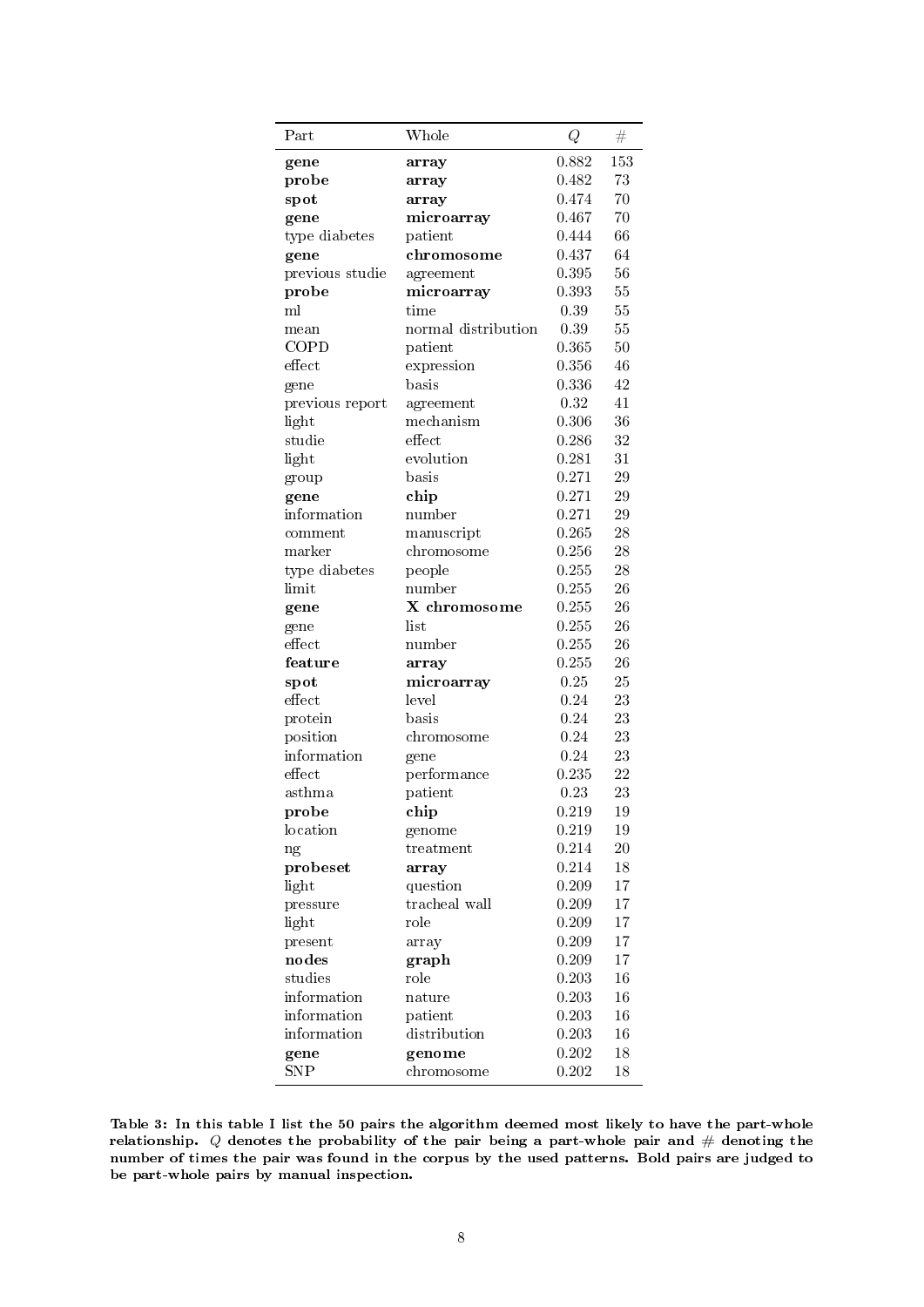<span id="page-8-0"></span>

| Pattern          |                                                                    |                | #   |  |
|------------------|--------------------------------------------------------------------|----------------|-----|--|
|                  | First iteration                                                    |                |     |  |
| P1               | <part> of the <whole></whole></part>                               | 0.99           | 459 |  |
| P <sub>2</sub>   | <part> in the <wholf></wholf></part>                               | 0.99           | 449 |  |
| P3               | <whole> with (number) <part></part></whole>                        | 0.84           | 50  |  |
| P <sub>4</sub>   | <whole>, the <part></part></whole>                                 | 0.81           | 52  |  |
| P5               | <part> on a <whole></whole></part>                                 | $0.80^{\circ}$ | 26  |  |
| P6               | <part> within the <whole></whole></part>                           | 0.77           | 27  |  |
| Second iteration |                                                                    |                |     |  |
| P7               | <part> on the <whole></whole></part>                               | 0.99           | 510 |  |
| P8               | <whole> with (number) <part></part></whole>                        | 0.92           | 320 |  |
| P9               | <part> of (number) <whole></whole></part>                          | 0.89           | 231 |  |
| P10              | <part> in a (number) <whole></whole></part>                        | 0.89           | 213 |  |
| P11              | $\langle \text{WHOLE} \rangle$ for a $\langle \text{PART} \rangle$ | 0.89           | 202 |  |
| P12              | <part> included in the <whole></whole></part>                      | 0.89           | 203 |  |

Table 4: In this table I present the patterns the algorithm has extracted from the corpus and used to discover new part-whole pairs. The pattern is listed first,  $Q$  gives the quality of the pattern and  $#$  how many times the pattern occurred for the relevant pairs. The format of the patterns is copied directly from the algorithm. The codes connected with an underscore are added by the Part-of-speech-tagger and denote the the category of the words. Those words tagged with 'MC' (the code for a number) are always generalized.

<span id="page-8-1"></span>

| Part                      | Whole         | Q    | #              |  |
|---------------------------|---------------|------|----------------|--|
| First iteration           |               |      |                |  |
| C-terminal ends           | proteins      | ΝA   | 46             |  |
| 3'UTR                     | mRNA          | ΝA   | 57             |  |
| ribosomes                 | cell          | ΝA   | 28             |  |
| chromosome                | genome        | NА   | 491            |  |
| nucleus                   | cell          | NA.  | 279            |  |
| cytoplasm                 | cell          | NA.  | 234            |  |
| race                      | species       | ΝA   | 23             |  |
| node                      | network       | NA.  | 645            |  |
| node                      | tree          | NА   | 697            |  |
| Second iteration          |               |      |                |  |
| genes                     | array         | 0.88 | 3703           |  |
| COPD                      | patients      | 0.37 | 232            |  |
| $CF$ mice                 | B6 background | 0.15 | 9              |  |
| АD                        | patients      | 0.13 | 113            |  |
| 13-kb gene cluster        | chromosome    | 0.08 | 2              |  |
| 2'-methyl-MPTP injections | same day      | 0.08 | $\overline{2}$ |  |

Table 5: In this table all the seeds used in the algorithm run are listed. The seeds listed under the first iteration are of course identical with those mention in section [2,](#page-3-0) table [1.](#page-4-0) The seeds from the second iteration are generated by the algorithm: the 6 top ranked pairs after one iteration. Like patterns, each pair has been given a measure of its quality, again denoted with Q. This value lies  $(0, 1)$ . For the first run the seeds could not be given such a value, hence the notation 'NA'.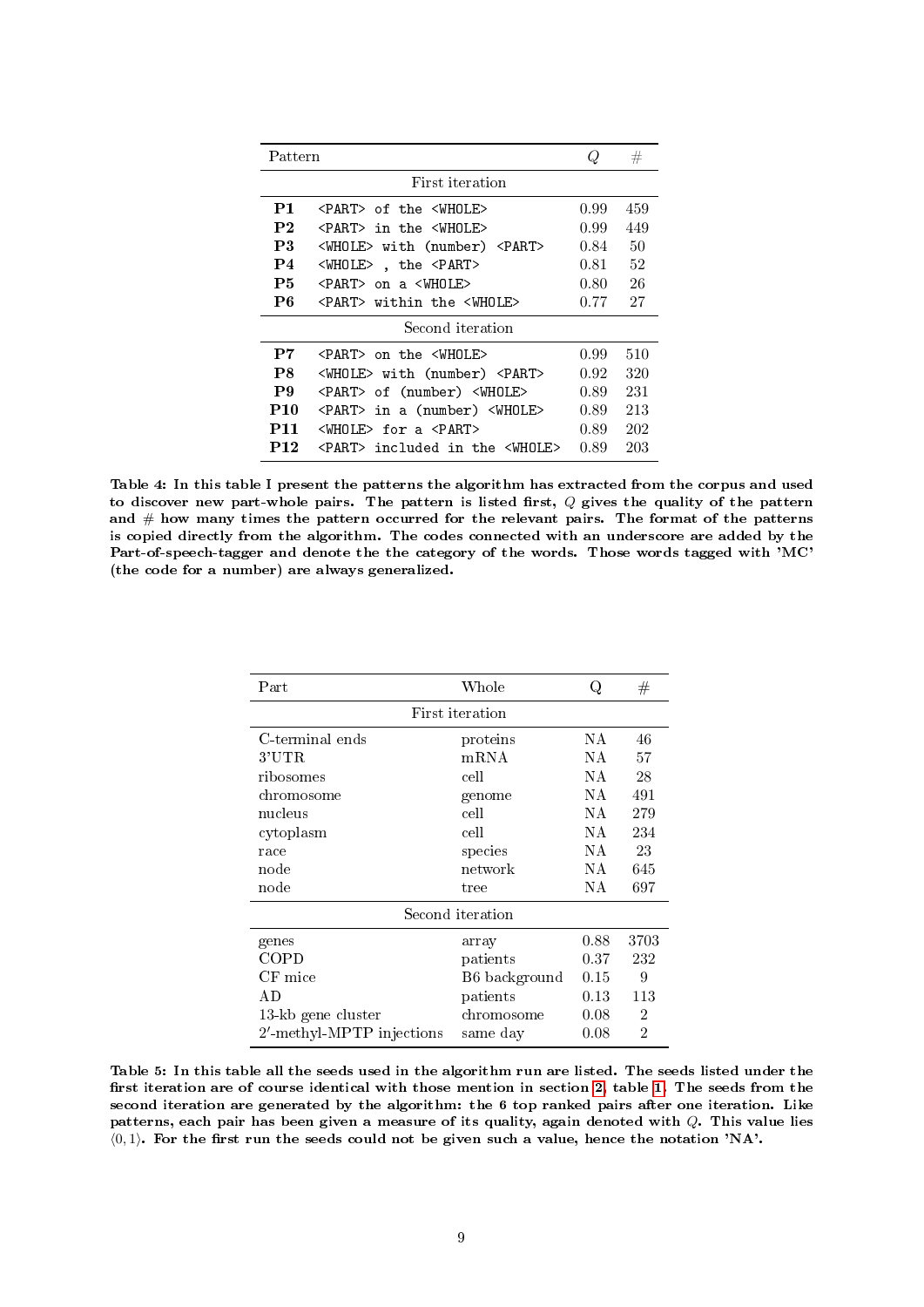ical domain.

The idea behind the algorithm is to find patterns that express the relation the seeds have, find new pairs with these patterns that should express the relation the pattern have and repeat the procedure. This observation makes clear that there are several points where the algorithm might function less than optimal.

Every step in the algorithm its execution will in fluence all steps that come after it. If one step fails  $f$  for example if an iteration returns a list of pairs that do not express the part-whole relationship or not exclusively enough  $-$  the search for new patterns will be influenced, returning patterns that do not express the part-whole relationship.

I will start this discussion by going through the results with the changing pair ranking and combine that with going through the best of the runs and analysing its workings with help from the used patterns and pairs. Our original goal involved also an analysis of the difference a specific domain corpus makes as opposed to a general one, but as the algorithm is not on par with comparable algorithms in performance, I will have difficulty discerning failure in the algorithm from peculiarities in the corpus. Still, there is some opportunity for observations about the specific corpus used, which I will make later this section.

#### 4.1 Workings of the algorithm

As described in section [2](#page-3-0) I chose all seeds from the COMPONENT-INTEGRAL OBJECT relation, rather than the other sub-relationships, which are more abstract. [Ittoo and Bouma](#page-11-7) [\(2010\)](#page-11-7) recommended using one type of sub-relation and their observation for their algorithm was that other sub-relations would also manifest in the end results. This seems not to be the case with our algorithm. But before we get to the final results, first the patterns generated in the first iteration.

Looking in table [4](#page-8-0) at the patterns generated in the first iteration, I suspect the patterns generated are generic, but good at expressing the part-whole relationship. Recall that these patterns are not only ranked by their frequency, but more importantly by how many different seeds each pattern has found. Several of these patterns are found in other literature on meronym extraction, for example, [Berland](#page-11-0) [and Charniak](#page-11-0) [\(1999\)](#page-11-0) mention P1 and [Girju et al.](#page-11-5) [\(2006\)](#page-11-5) P2 (also noticing it for its genericness).

If we look at the pairs that are found and ranked highest in the first iteration after extracting them using the patterns, it becomes clear the patterns are too generic or the ranking of the pairs needs to be improved: most of the found pairs do not express meronymy. As these pairs are used to extract new patterns in iteration 2 and the quality of the seeds influences the quality of the patterns, we expect a decrease in the quality of the patterns. This is exactly what happens (as table [4](#page-8-0) shows). While pattern P7 through P10 seem generic but still might express meronymy, pattern P11 and P12 I would dismiss.

The results with the different ways of ranking the pairs (table [2\)](#page-6-0) are not much different, and while  $I$ did not print all the results from the different runs, I have inspected them and noticed little difference in what patterns were found, which pairs were used as seeds and which pairs were on the output lists. Generally they only differed slightly in order, patterns as well as pairs. This could indicate that both measures work about equally or that another factor is more powerful than the pair ranking, that factor being the strength of the patterns.

Concerning the corpus and more specifically that it consists of biomedical texts we can make a few observations about the patterns and pairs used during the execution of the algorithm. The patterns extracted from the corpus contain no indication that they are extracted from biomedical texts, insofar I can discern; no specific words or phrases are used. What does stand out is that 4 out of 12 patterns contain a number, which is not representative of what examples of found patterns other research mentions. This may be due to the biomedical nature of the text, but this might also be a result of the texts consisting of academic writing.

The found pairs are another matter. The pairs used as seeds (not considering the manually picked initial seeds) are exclusively made up of biomedical terms. The final list of the top 50 ranked pairs follows this trend, but contains some other pairs. These other pairs are recognizable as terms you would expect in academic writing. Pairs from categories other than biomedical or academic writing miss from the list. I see two possibilities:

- 1. The initial seeds were mostly from the biomedical domain, with a few that one would expect in academic writing, this might have influenced the kind of words the algorithm finds.
- 2. Biomedical/academical terms that the patterns extract outnumber general terms by far. A full inspection of all pairs picked could be done to check this. As the algorithm extract millions of terms this is not within the scope of this thesis.

The first option seems implausible, as the patterns extracted are comparable to patterns used by [Berland and Charniak](#page-11-0) and [Girju et al.](#page-11-5) on general corpora. This leaves the second option as the likely reason. I proceed now with a closer look at the end results.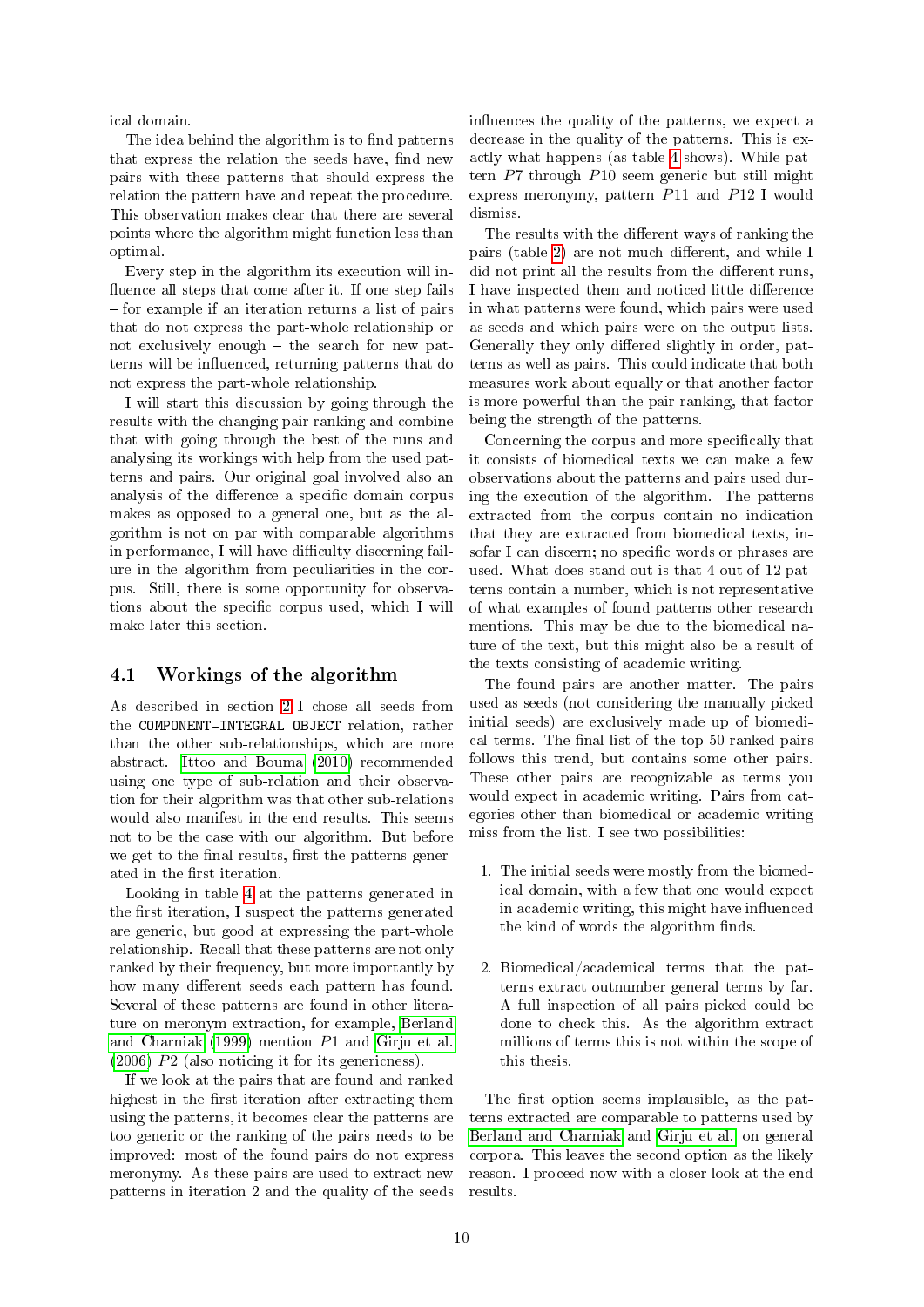# 4.2 Found pairs

The output of the algorithm consists of an ordered list of pairs (see section [3](#page-6-1) or table [3](#page-7-0) on page [8\)](#page-7-0). Out of all of the 50 pairs I identify 13 pairs that express the part-whole relation. Many of the pairs that do not express meronymy contain more abstract terms taken from the academic domain. Examples are:  $previous$  study, previous report, effect, performance. The presence of these terms is probably brought about by the frequency of the words in the text in combination with tting several of the patterns also expressing meronymy.

I also notice that the results contain very few noun phrases, nearly all words are single word terms. As the algorithm allows for noun phrases and does nothing to promote or restrain them, this result seems to oppose [Hearst](#page-11-3) notion that modifiers are very important in medical texts. Perhaps her observation will be more true for even more specialized texts from the anatomical domain. I have done some preliminary experiments using solely seeds consisting of phrases rather than words, without any noticeable difference in the  $phrase/single$  word ratio of the output.

A possible cause of this is the greedy noun phrase recognition the algorithm uses. The algorithm will always take the longest noun-phrase possible to fill place-holders for part and whole in a pattern. The fact that I make no difference in meaningful modifiers in phrases (for example *superior colliculus*) versus modifiers that are not part of an entity (for example mature superior colliculus) can mean that phrases that should be considered the same as in the examples given, are identified as two different words. This will influence decrease their fitness.

# 4.3 Conclusion

In section [1](#page-0-0) we introduced several more or less successful methods for extracting part-whole pairs by extracting patterns. All research described there used a method to circumvent the problem of these patterns being generic or ambiguous, except for [Hearst](#page-11-3) [\(1992\)](#page-11-3), who reported no success in extracting part-whole pairs.

[Berland and Charniak](#page-11-0) [\(1999\)](#page-11-0) only find pairs for given wholes and their method is not iterative; [Girju et al.](#page-11-5) [\(2006\)](#page-11-5) use manual selection and annotation; [Pantel and Pennacchiotti](#page-11-6) [\(2006\)](#page-11-6) introduced the Espresso algorithm and control generic patterns by using reliable patterns to check the validity of an instance found by a generic pattern; and [Roberts](#page-11-8)  $(2005)$  confines himself to a very specific corpus.

The algorithm presented in this thesis lacks a reliable option to keep the generic patterns in check. The patterns found in the first iteration are indeed expressing meronymy, but mostly as one relation among others. This in turn influences what pairs are found and used as seeds for the next iteration, making the algorithm 'spin out of control'. Indeed, compared to other research the algorithm is mostly like an automated version of [Hearst,](#page-11-3) which reported no great success.

Several preliminary experiments were done to see if this phenomenon could be countered, such as in increase in seeds (which yielded the same patterns, as these patterns were generic, but represented meronymy well), different ways of deciding what the best patterns are, and pruning overproductive patterns. All measures did not improve the results of the algorithm.

I suspect the problem lies not with the biomedical corpus we used, but with the lack of a method to keep the generic patterns in check. Looking at the pairs the algorithm found, distortion seems to come more from academic writing, than biomedical terms. While using this information to for example disregard typical phrases found in academic texts, the genericness of the patterns would probably still prevent good results.

With a newly created algorithm, untested on a general corpus, it is not easy to make a good comparison between general and more specialized corpora:

- Found words were solely from the biomedical or academical domain. More general phrases are either missing or not well represented.
- We found patterns comparable to patterns found in methods for general corpora despite nding specialized terms. One might suspect the general patterns carry over to more specialized domains. This is consistent with the ndings of [Ittoo et al.](#page-11-9) [\(2010\)](#page-11-9), who extracted patterns from a general corpora and used those on a specialized corpus with success.
- Phrases as opposed to single words are not especially common in this biomedical corpus. Given the scope of the corpus used this might be true for non-further specialized biomedical corpora in general. As most recent research allows for phrases this is not a finding of great impact.
- The problem of generic patterns will carry over from general to biomedical (natural language) corpora.

# 4.4 Recommendations for future research

This thesis has not answered all questions about how well methods made for general corpora will perform on general corpora. For future research a method that has proven itself on general corpora